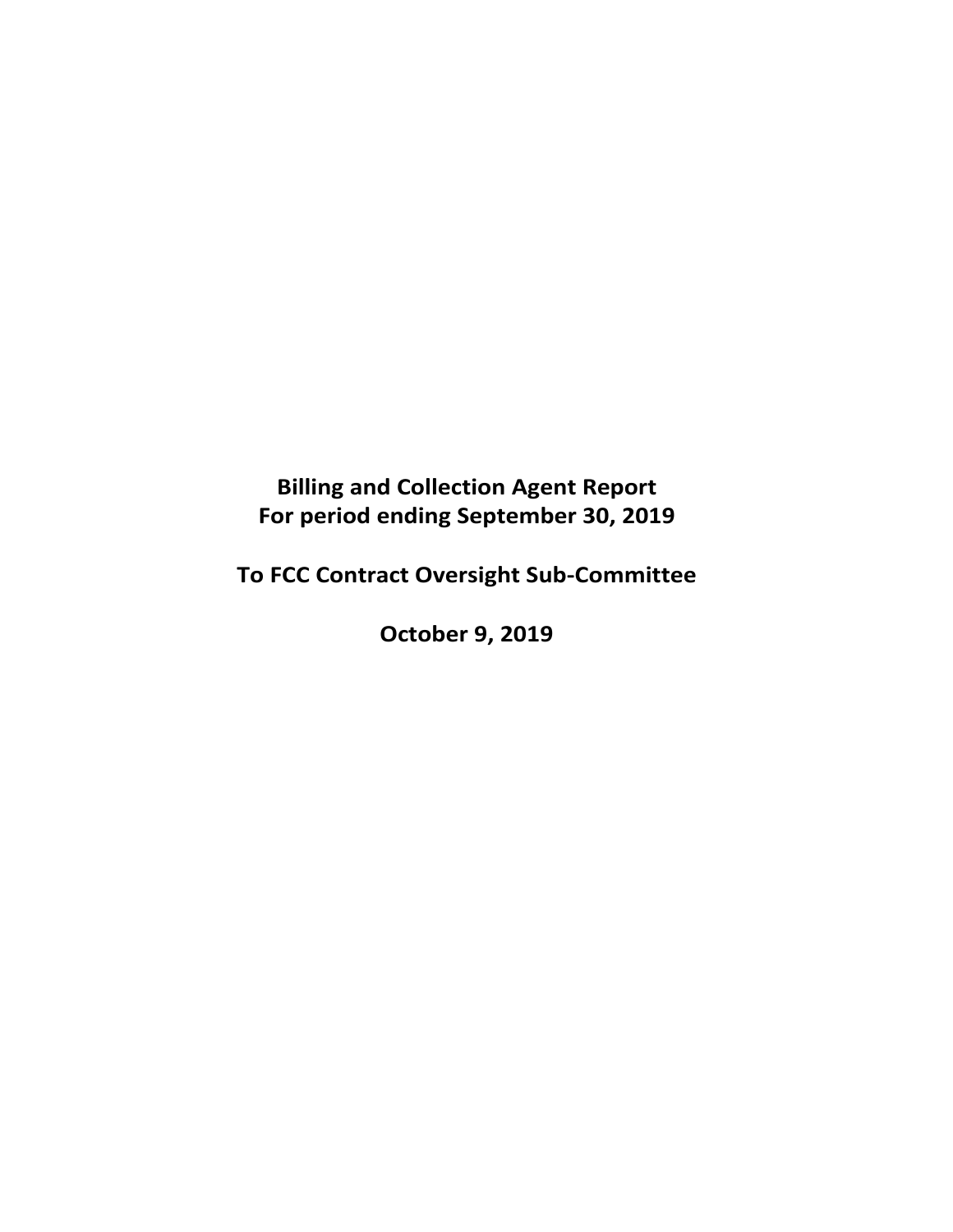# **NANPA FUND STATEMENT OF FINANCIAL POSITION September 30, 2019**

**Assets**

| Cash in bank                                     |            | \$<br>1,738,962 |
|--------------------------------------------------|------------|-----------------|
| Receivables                                      |            |                 |
| Receivable from US Carriers                      | 7,561,282  |                 |
| Receivable from Canada                           |            |                 |
| Receivable from Caribbean countries              | 44,278     |                 |
| Receivables forwarded to Treasury for collection | 62,905     |                 |
| Allowance for uncollectible accounts             | (137, 300) | 7,531,165       |
| <b>Total assets</b>                              |            | 9,270,127       |
| Less: Accrued liabilities                        |            |                 |
| Welch LLP                                        | 28,400     |                 |
| SOMOS                                            | 567,232    |                 |
| Data Collection Agent - USAC                     | 6,500      |                 |
| <b>BNY Bank Fees</b>                             | 1,945      | (604, 077)      |
| Deferred revenue (2019/20 billing)               |            | (9,504,720)     |
| <b>Fund balance</b>                              |            | (838, 670)      |

Invoices for the 2019/20 funding period which runs from October 1, 2019 to September 30, 2020 were emailed/mailed on September 12th. Payments are due October 15, 2019.

During the month of September, the transition from BNY Mellon to Bank of America occurred. The account at BNY Mellon will be formally closed at the end of October.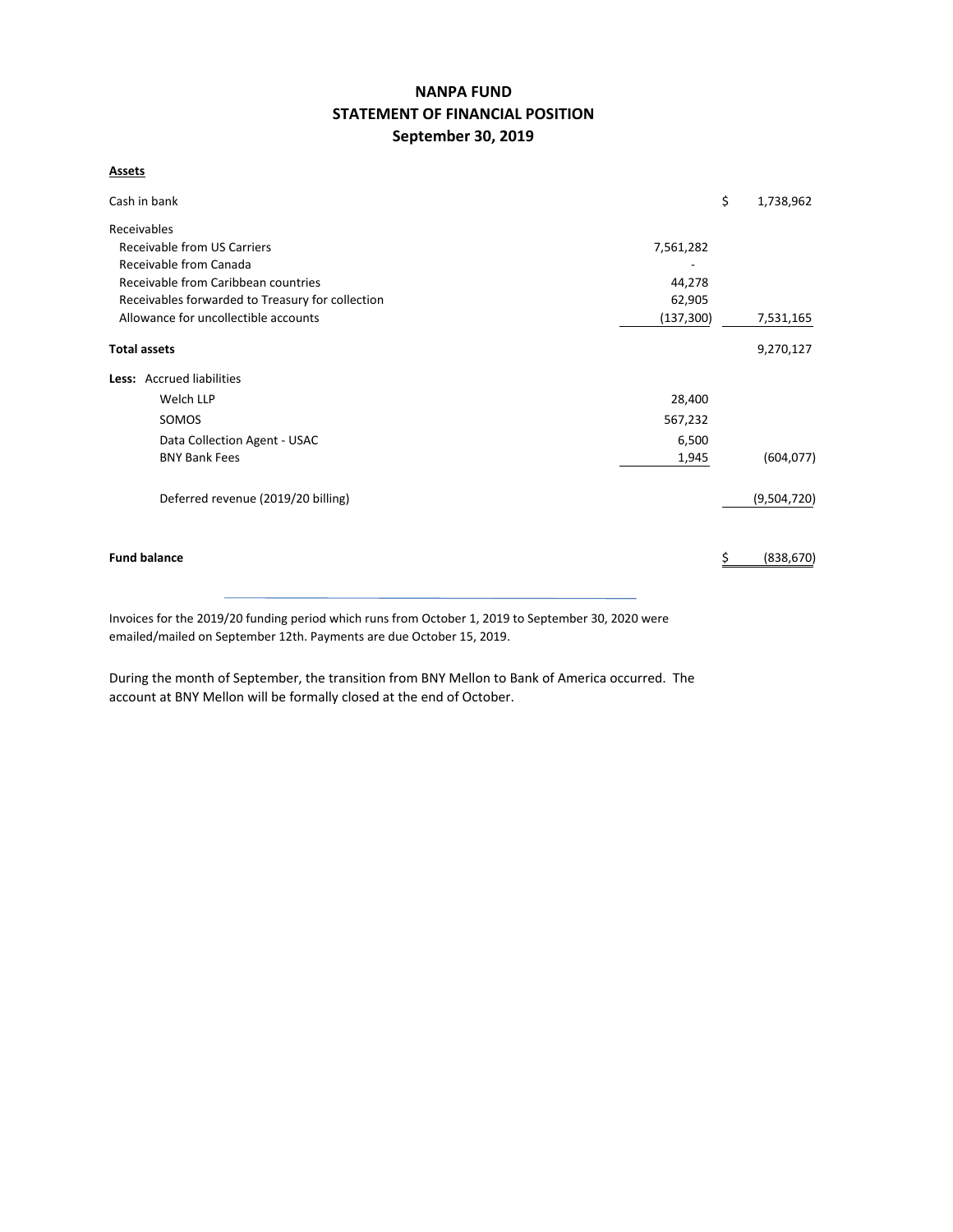## **NANP FUND STATEMENT OF CHANGES IN FUND BALANCE OCTOBER 2018 TO SEPTEMBER 2019**

|                                           |        |           |               |               |           |            | Actual     |           |           |           |            |                          |            |                         |               | Variance between actual |
|-------------------------------------------|--------|-----------|---------------|---------------|-----------|------------|------------|-----------|-----------|-----------|------------|--------------------------|------------|-------------------------|---------------|-------------------------|
|                                           |        |           |               |               |           |            |            |           |           |           |            |                          |            |                         |               | results and budget at   |
|                                           |        | Oct-18    | <b>Nov-18</b> | <b>Dec-18</b> | Jan-19    | Feb-19     | Mar-19     | Apr-19    | May-19    | Jun-19    | Jul-19     | <b>Aug-19</b>            | $Sep-19$   | <b>Total</b>            | <b>Budget</b> | Sept 30/19              |
| Revenue                                   |        |           |               |               |           |            |            |           |           |           |            |                          |            |                         |               |                         |
| <b>International Contributions</b>        |        |           |               |               |           |            |            |           |           |           |            |                          |            |                         |               |                         |
| Canada                                    | (1)    | 18,286    | 9,143         | 9,143         | 9,143     | 9,143      | 9,143      | 9,143     | 9,143     | 9,143     | 9,143      | 9,144                    |            | 109,717                 | 109,717       |                         |
| Caribbean countries                       | (1)    | 23.036    | $\sim$        | $\sim$        | $\sim$    |            |            |           | $\sim$    | $\sim$    |            |                          |            | 23,036                  | 23,036        |                         |
| <b>Total International Contributions</b>  |        | 41,322    | 9,143         | 9,143         | 9,143     | 9,143      | 9,143      | 9,143     | 9,143     | 9,143     | 9,143      | 9,144                    | $\sim$     | 132,753                 | 132,753       |                         |
| Domestic Contributions - US carriers      | (1)    | 4,538,876 | 115,084       | 474,065       | 73,710    | 76,122     | 73,604     | 73,436    | 72,174    | 78,385    | 77,128     | 74,148                   | (31)       | 5,726,701               | 5,639,875     | 86,826                  |
| Late filing fees for Form 499A            | (2)    | (1,300)   | (400)         | 600           | 400       | 200        | $\sim$     | 100       | 900       | 700       |            | 1,300                    | 73,400     | 75,900                  | 66,000        | 9,900                   |
| Interest income                           | (3)    | 6,155     | 5,244         | 6,112         | 5,355     | 4,129      | 3,902      | 3,267     | 2,490     | 1,851     | 1,047      | 446                      | 581        | 40,579                  | 6,000         | 34,579                  |
| <b>Total revenue</b>                      |        | 4,585,053 | 129,071       | 489,920       | 88,608    | 89,594     | 86,649     | 85,946    | 84,707    | 90,079    | 87,318     | 85,038                   | 73,950     | 5,975,933               | 5,844,628     | 131,305                 |
| <b>Expenses</b>                           |        |           |               |               |           |            |            |           |           |           |            |                          |            |                         |               |                         |
| NANPA Administration - Somos              | (4)(a) | $\sim$    | 240,833       | 240,833       | 240,833   | 240,833    | 240,833    | 243,545   | 240,833   | 242,991   | 240,833    | 240,833                  | 244,336    | 2,657,536               | 2,088,152     | (569, 384)              |
| NANPA Administration - Neustar            | (4)(b) | 187,332   |               |               |           |            |            |           |           |           |            |                          |            | 187,332                 | 189,832       | 2,500                   |
| NANPA Administration - Neustar            | (4)(b) |           | 188,201       | 187,332       |           |            |            |           |           |           |            |                          |            | 375,533                 |               | (375, 533)              |
| NANPA Administration - Neustar transition | (4)(c) | $\sim$    | $\sim$        | 70,822        |           |            |            |           |           |           |            |                          |            | 70,822                  |               | (70, 822)               |
| NANPA Administration - Change Order A     | (4)(d) |           |               |               |           |            |            |           |           |           |            |                          |            | $\sim$                  |               |                         |
| 1K Block Pooling - Somos                  | (5)(a) | $\sim$    | 314,855       | 314,585       | 314,315   | 314,585    | 314,585    | 321,266   | 314,585   | 325,156   | 314,585    | 314,585                  | 322,896    | 3,485,998               | 2,848,879     | (637, 119)              |
| 1K Block Pooling - Somos pre-transition   |        |           |               | 25,294        |           |            |            |           |           |           |            |                          |            | 25,294                  |               | (25, 294)               |
| 1K Block Pooling - Neustar                | (5)(b) | 257,128   |               |               |           |            |            |           |           |           |            |                          |            | 257,128                 | 258,988       | 1,860                   |
| 1K Block Pooling - Neustar                | (5)(b) |           | 258,777       | 254,442       |           |            |            |           |           |           |            |                          |            | 513,219                 |               | (513, 219)              |
| 1K Block Pooling - Neustar transition     | (5)(c) |           |               | 101,518       |           |            |            |           |           |           |            |                          |            | 101,518                 |               | (101, 518)              |
| 1K Block Pooling - Change Order A         | (5)(d) |           |               |               |           |            |            |           |           |           |            |                          |            | $\sim$                  |               |                         |
| <b>Billing and Collection</b>             |        |           |               |               |           |            |            |           |           |           |            |                          |            |                         |               |                         |
| Welch LLP                                 | (6)    | 28,400    | 28,400        | 28,400        | 28,400    | 28,400     | 28,400     | 28,400    | 28,400    | 28,400    | 28,400     | 28,400                   | 28,400     | 340,800                 | 340,920       | 120                     |
| <b>Data Collection Agent</b>              | (7)    | 6,637     | 6,586         | 6,465         | 7,062     | 6,210      | 6,210      | 6,403     | 6,262     | 6,296     | 6,209      | 6,155                    | 6,202      | 76,697                  | 78,000        | 1,303                   |
| <b>Annual Operations Audit</b>            | (8)    | $\sim$    | $\sim$        | 38,400        | 9,600     | $\sim$     | $\sim$     | $\sim$    | $\sim$    | $\sim$    | $\sim$     |                          | $\sim$     | 48,000                  | 48,000        |                         |
| <b>Bank Charges</b>                       | (9)    | 3,835     | 7,530         | 2,478         | 2,456     | 2,821      | 2,148      | 2,555     | 1,938     | 2,035     | 1,862      | 1,927                    | 2,005      | 33,590                  | 38,000        | 4,410                   |
| <b>Carrier Audits</b>                     | (10)   | $\sim$    | $\sim$        | $\sim$        | $\sim$    | $\sim$     | $\sim$     | $\sim$    | $\sim$    | $\sim$    | $\sim$     | $\overline{\phantom{a}}$ | $\sim$     | $\sim$                  | 200,000       | 200,000                 |
| Bad debt expense                          | (11)   | (525)     | (4, 449)      | 23,388        | 7,281     | 1,577      | (12, 646)  | (2,603)   | (4,512)   | (1,788)   | 140        | 3,379                    | 55,943     | 65,185                  | 40,000        | (25, 185)               |
| <b>Total expenses</b>                     |        | 482,807   | 1,040,733     | 1,293,957     | 609,947   | 594,426    | 579,530    | 599,566   | 587,506   | 603,090   | 592,029    | 595,279                  | 659,782    | 8,238,652               | 6,130,771     | (2, 107, 881)           |
| Net revenue (expenses)                    |        | 4,102,246 | 911,662)      | 804,037) (    | 521,339)  | 504,832) ( | 492,881) ( | 513,620)  | 502,799)  | 513,011)  | 504,711) ( | 510,241) (               | 585,832)   | $2,262,719$ (           | 286,143)      | (1,976,576)             |
| Opening fund balance                      |        | 1,424,049 | 5,526,295     | 4,614,633     | 3,810,596 | 3,289,257  | 2,784,425  | 2,291,544 | 1,777,924 | 1,275,125 | 762,114    | 257,403                  | (252, 838) | 1,424,049               | 1,286,143     | 137,906                 |
| <b>Closing fund balance</b>               |        | 5,526,295 | 4,614,633     | 3,810,596     | 3,289,257 | 2,784,425  | 2,291,544  | 1,777,924 | 1,275,125 | 762,114   | 257,403    | (252, 838)               | (838, 670) | (838, 670)              | 1,000,000     | (1,838,670)             |
|                                           |        |           |               |               |           |            |            |           |           |           |            |                          |            |                         |               |                         |
| Fund balance makeup:                      |        | 1,000,000 | 1,000,000     | 1,000,000     | 1,000,000 | 1,000,000  | 1,000,000  | 1,000,000 | 1,000,000 | 1,000,000 | 1,000,000  | 1,000,000                | 1,000,000  |                         | 1,000,000     |                         |
| Contingency<br>Surplus (deficit)          |        | 4,526,295 | 3,614,633     | 2,810,596     | 2,289,257 | 1,784,425  | 1,291,544  | 777,924   | 275,125   | 237,886)  | 742,597)   | 1,252,838)               | 1,838,670) | 1,000,000<br>1,838,670) |               |                         |
|                                           |        |           |               |               |           |            |            |           |           |           |            |                          |            |                         |               |                         |
|                                           |        | 5,526,295 | 4,614,633     | 3.810.596     | 3,289,257 | 2,784,425  | 2,291,544  | 1,777,924 | 1,275,125 | 762,114   | 257,403 (  | 252,838)                 | 838,670)   | 838.670)                | 1,000,000     |                         |

**(1)** The US carrier contributions for the period from October 2018 to September 2019 and the International contributions are based upon actual billings.

#### **Assumptions: Reconciliation of actual to budget**

| (1) The US carrier contributions for the period from October 2018 to September 2019 and the International contributions are based upon actual billings.                  | Budgeted fund balance at September 30, 2019 - contingency         | 1,000,000  |
|--------------------------------------------------------------------------------------------------------------------------------------------------------------------------|-------------------------------------------------------------------|------------|
| (2) These fees represent the \$100 late filing fee charged to those companies that do not file the Form 499A by the due date.                                            | Increase in opening fund balance between budget period and actual | 137,906    |
| (3) Interest income is based on actual amounts received.                                                                                                                 | Additional billings over estimate from budget                     | 86,826     |
| (4)(a) The NANPA Administration contract for Somos covers the period from November 1/18 to October 31/19                                                                 | Late filing fees (reversal) for Form 499A                         | 9,900      |
| (4)(b) The NANPA Administration contract extension for NeuStar covers the period from October 1/18 to December 31/18                                                     | Underestimate of interest earned to date compared to budget       | 34,579     |
| (4)(c) The NANPA Administration contract for NeuStar provides for transitional costs for the period from November 1/18 to December 31/18                                 | Somos - NANPA - excess of contract awarded over amount budgeted   | (569,384   |
| (4)(d) Change Order to combine the Central Office Code Assignment Guidelines and Thousands-Block Administration Guidelines into one document.                            | NeuStar - NANPA - transitional month costs not budgeted           | (373,033)  |
| (5)(a)The 1K Block Pooling Administration contract for Somos covers the period from November 1/18 to October 31/19                                                       | NeuStar - NANPA - transition costs not budgeted                   | (70, 822)  |
| (5)(b) The 1K Block Pooling contract extension for NeuStar covers the period from October 1/18 to December 31/18                                                         | Somos - Pooling - excess of contract awarded over amount budgeted | (662, 413) |
| (5)(c) The 1K Block Pooling contract for NeuStar provides for transitional costs for the period from November 1/18 to December 31/18                                     | NeuStar - Pooling - transitional month costs not budgeted         | (511, 359) |
| (5)(d) Change Order to combine the Central Office Code Assignment Guidelines and Thousands-Block Administration Guidelines into one document was not paid in this period | NeuStar - NANPA - transition costs not budgeted                   | (101, 518) |
| (6) The cost of B&C Agent is based on the contract with Welch LLP                                                                                                        | Somos - NANPA Administration Change Order A - not budgeted        |            |
| (7) The expense for the Data Collection Agent is based on an allocation of costs by USAC.                                                                                | Somos - Pooling Change Order A - not budgeted                     |            |
| (8) The expense for the annual operations audit performed by Ernst & Young LLP is based on the quote given.                                                              | Decrease in B&C Agent costs                                       | 120        |
| (9) Bank fees are an expense to the Fund.                                                                                                                                | Data Collection fees - Adjustment to actual from budget           | 1,303      |
| (10) The budget allows \$200,000 for carrier audits. This will not be expended.                                                                                          | Bad debts - Adjustment to actual from budget                      | (25, 185)  |
| (11) The allowance covers all accounts considered potentially uncollectible at September 30, 2019.                                                                       | Carrier audits that will not be performed                         | 200,000    |
|                                                                                                                                                                          | Operations Audit - Adjustment to actual from budget               |            |
|                                                                                                                                                                          | Bank fees - Variance between actual and budget                    | 4,410      |
|                                                                                                                                                                          | Actual fund deficit at September 30, 2019                         | (838, 670) |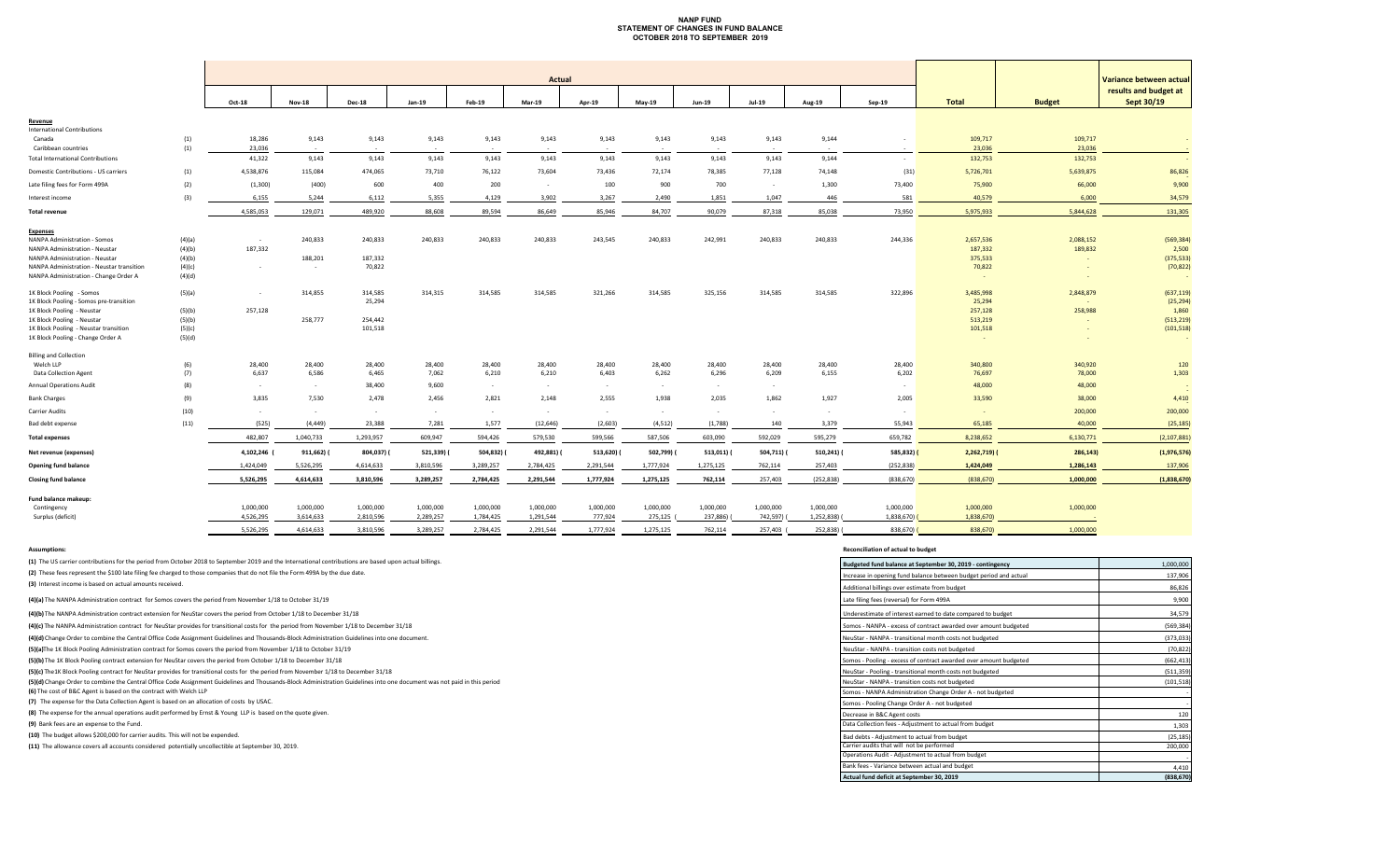# **Deliverables Report**

## **Distributing invoices**

The monthly and annual invoices for carriers were emailed/mailed on September 12<sup>th</sup>. A total of 6,040 invoices were issued for the 2019/20 fees

## **Processing Payments**

Payment information from the lockbox service at Mellon Bank and Bank of America is downloaded on a daily basis. The deposit information is recorded daily.

## **Late/Absent Payments**

Demand notices and statements of account were emailed/mailed on September 13<sup>th</sup> to all carriers with overdue balances. A total of 21 demand notices and statements of account were sent out. This is on par with the previous month.

## **FCC Red Light Notices**

At a minimum, an updated red light report is posted to the FCC server for processing once a week. When required, additional updates are posted.

## **Helpdesk Queries**

All queries are directed to a helpdesk voicemail inbox or email inbox. The details of the query are documented in an MSAccess database including the date, Filer ID, nature of query, name of person making the request, who responded to the query and the resolution date. In September 79 calls and 462 emails were received which is comparable to the prior year. Most queries are about requesting copies of invoices, how to make changes to their email billing address, notification about closing their business, asking what the invoice was for or asking how to make a payment.

## **Staffing Changes**

There have been no changes to staffing this month.

## **Contract Renewals**

The Billing and Collection Agent contract was awarded to Welch LLP in April 2018. The contract is for a 5-year period from May 1, 2018 to April 30, 2023.

The NANPA Administration contract for NeuStar was extended for the period of October 1, 2018 to December 31, 2018 which includes a 2 month transition to the new administrator, Somos, Inc. The contract with Somos for the NANPA Administration Contract covers the period of November 1, 2018 to October 31, 2019.

The 1K Block Pooling contract for NeuStar was extended for the period of October 1, 2018 to December 31, 2018 which includes a 2 month transition to the new administrator, Somos, Inc. the contract with Somos for the 1K Block Pooling covers the period of November 1, 2018 to October 31, 2019.

## **Status of Audits**

**FCC Audit:** The FCC financial audit has started. A kick off meeting was held with the auditors on April 23. A listing has been provided by the auditors of the required documents and the due dates. We have begun submitting requested documents.

**Independent Audit:** The independent audit by Ernst & Young LLP of the financial statements and specified procedures commenced November 19th, 2018. The audits are complete at this time.

**IPERIA:** A kick-off meeting was held in November with the FCC and the auditors. Documentation requested was provided in December 2018. Ongoing biweekly conference calls are attended. This audit is in the final stages of completion

**Deliverable Reports Submission Dates Monthly SSF 224 repor**t - submitted October 2, 2019. **Quarterly Report on Fund Performance and Statement of Financial Positio**n - submitted on October 9, 2019 **Quarterly Crosswalk reporting package** - submitted October 9, 2019 **Treasury Report on Receivables** - due by October 18, 2019 **Monthly COSC report** - submitted on October 9, 2019

## **Accounts Receivable**

We received \$577.82 in September from Treasury for debts collected.

At the end of September there are 4,261 of the 6040 invoices issued still outstanding representing \$7,604,454.93. Payment for these invoices are due October 15th. A reminder email was sent to carriers on October 2nd.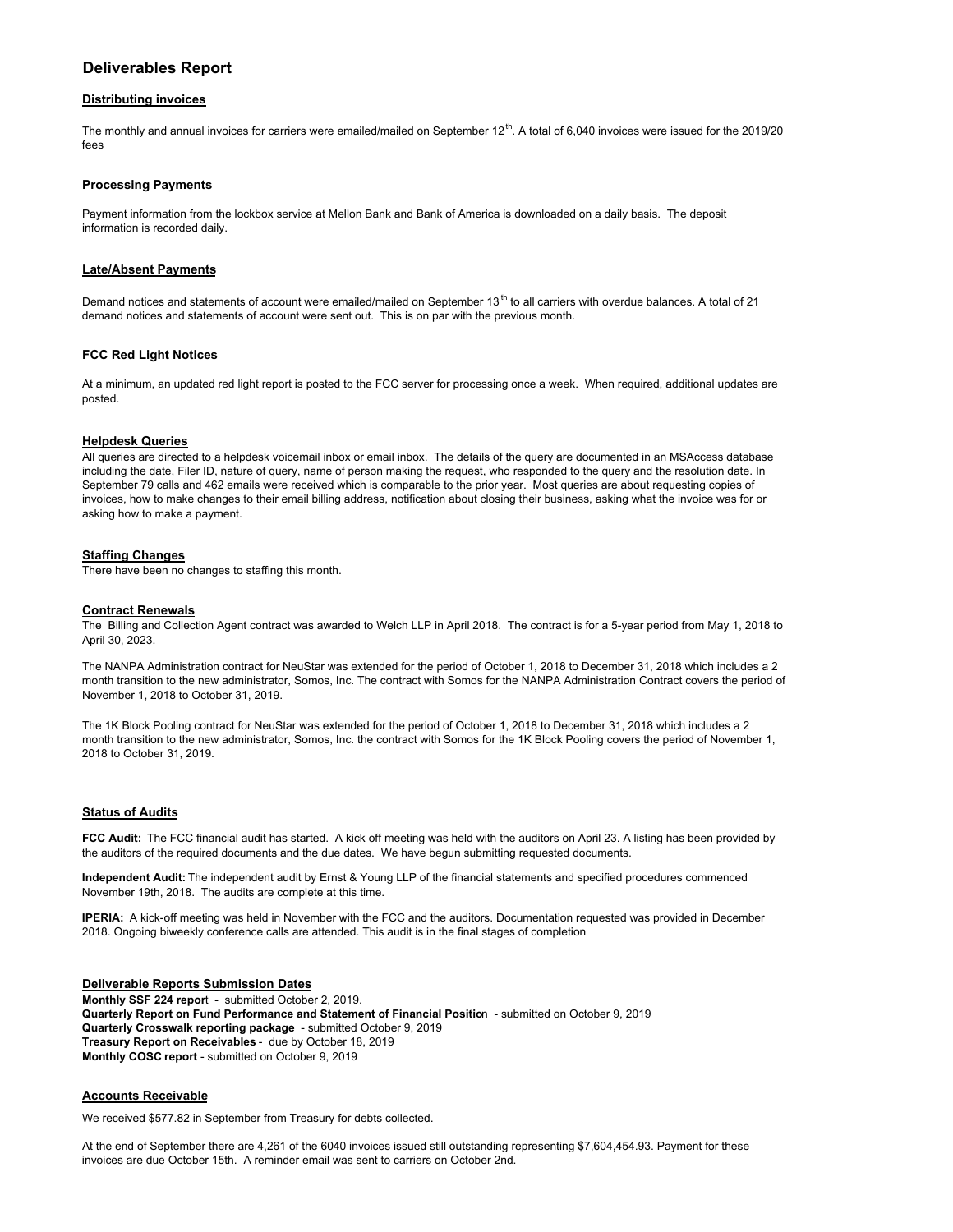### **NANPA FUND FORECASTED STATEMENT OF CHANGES IN FUND BALANCEOCTOBER 2019 TO SEPTEMBER 2020**

|                                                                                                                 |                            | <b>Projection based on budget</b> |                        |                        |                        |                          |                          |                        |                        |                        |                                    |                          |                          |                                |
|-----------------------------------------------------------------------------------------------------------------|----------------------------|-----------------------------------|------------------------|------------------------|------------------------|--------------------------|--------------------------|------------------------|------------------------|------------------------|------------------------------------|--------------------------|--------------------------|--------------------------------|
|                                                                                                                 |                            |                                   |                        |                        |                        |                          |                          |                        |                        |                        |                                    |                          |                          |                                |
|                                                                                                                 |                            | Oct-19                            | <b>Nov-19</b>          | <b>Dec-19</b>          | Jan-20                 | Feb-20                   | <b>Mar-20</b>            | Apr-20                 | <b>May-20</b>          | <b>Jun-20</b>          | <b>Jul-20</b>                      | Aug-20                   | Sep-20                   | Total                          |
| <b>Projected Revenue</b><br><b>International Contributions</b>                                                  |                            |                                   |                        |                        |                        |                          |                          |                        |                        |                        |                                    |                          |                          |                                |
| Canada<br>Caribbean countries                                                                                   | (1)<br>(1)                 | 17,855<br>43,355                  | 17,855<br>$\sim$       | 17,855<br>$\sim$       | 17,855<br>$\sim$       | 17,855<br>$\sim$         | 17,855<br>$\sim$         | 17,855<br>$\sim$       | 17,855<br>$\sim$       | 17,855<br>$\sim$       | 17,856<br>$\overline{\phantom{a}}$ | 17,856<br>$\sim$         | 17,856                   | 214,263<br>43,355              |
| <b>Total International Contributions</b>                                                                        |                            | 61,210                            | 17,855                 | 17,855                 | 17,855                 | 17,855                   | 17,855                   | 17,855                 | 17,855                 | 17,855                 | 17,856                             | 17,856                   | 17,856                   | 257,618                        |
| Domestic Contributions - US carriers                                                                            | (1)                        | 9,372,009                         | 164,254                | 164,254                | 164,254                | 164,254                  | 164,254                  | 164,254                | 164,254                | 164,254                | 164,254                            | 164,254                  | 164,254                  | 11,178,803                     |
| Late filing fees for Form 499A                                                                                  | (2)                        |                                   | $\overline{a}$         |                        |                        |                          | $\sim$                   | ٠.                     | $\sim$                 | $\overline{a}$         |                                    | $\overline{\phantom{a}}$ | 80,000                   | 80,000                         |
| Interest income                                                                                                 | (3)                        | 2,500                             | 2,500                  | 2,500                  | 2,500                  | 2,500                    | 2,500                    | 2,500                  | 2,500                  | 2,500                  | 2,500                              | 2,500                    | 2,500                    | 30,000                         |
| <b>Total projected revenue</b>                                                                                  |                            | 9,435,719                         | 184,609                | 184,609                | 184,609                | 184,609                  | 184,609                  | 184,609                | 184,609                | 184,609                | 184,610                            | 184,610                  | 264,610                  | 11,546,421                     |
| <b>Projected Expenses</b>                                                                                       |                            |                                   |                        |                        |                        |                          |                          |                        |                        |                        |                                    |                          |                          |                                |
| NANPA Administration - Somos<br>NANPA Administration - transition costs<br>NANPA Administration- Change Order A | (4)(a)<br>(4)(b)<br>(5)(c) | 243,333<br>240,833<br>19,606      | 243,333<br>240,833     | 243,333<br>$\sim$      | 243,333                | 243,333                  | 243,333<br>$\sim$        | 243,333<br>$\sim$      | 243,333<br>$\sim$      | 243,333<br>÷,          | 243,333<br>$\sim$                  | 243,333                  | 243,333<br>$\sim$        | 2,919,996<br>481,666<br>19,606 |
| 1K Block Pooling - Somos<br>1K Block Pooling - Transition costs<br>IK Block Pooling - Change Order A            | (5)(a)<br>(5)(b)<br>(5)(c) | 319,585<br>314,585<br>64,004      | 319,585<br>314,585     | 319,585                | 319,585                | 319,585                  | 319,585<br>$\sim$        | 319,585<br>$\sim$      | 319,585<br>$\sim$      | 319,585<br>$\sim$      | 319,585<br>$\sim$                  | 319,585                  | 319,585<br>٠             | 3,835,020<br>629,170<br>64,004 |
| <b>Billing and Collection</b><br>Welch LLP<br>Data Collection Agent - USAC                                      | (6)<br>(7)                 | 28,400<br>6,500                   | 28,400<br>6,500        | 28,400<br>6,500        | 28,400<br>6,500        | 28,400<br>6,500          | 28,400<br>6,500          | 28,400<br>6,500        | 28,400<br>6,500        | 28,400<br>6,500        | 28,400<br>6,500                    | 28,400<br>6,500          | 28,400<br>6,500          | 340,800<br>78,000              |
| <b>Annual Operations Audit</b>                                                                                  | (8)                        | $\sim$                            | $\sim$                 | $\sim$                 | 49,000                 | $\overline{\phantom{a}}$ | $\overline{\phantom{a}}$ | $\sim$                 | $\sim$                 | $\sim$                 | ٠                                  | $\sim$                   | $\overline{\phantom{a}}$ | 49,000                         |
| <b>Bank Charges</b>                                                                                             | (9)                        | 3,167                             | 3,167                  | 3,167                  | 3,167                  | 3,167                    | 3,167                    | 3,167                  | 3,167                  | 3,166                  | 3,166                              | 3,166                    | 3,166                    | 38,000                         |
| <b>Carrier Audits</b>                                                                                           | (10)                       | $\sim$                            |                        | $\sim$                 | $\sim$                 | 200,000                  | $\overline{\phantom{a}}$ | $\sim$                 | $\sim$                 | $\sim$                 |                                    |                          |                          | 200,000                        |
| Bad debt expense (recovery)                                                                                     | (11)                       | 3,334                             | 3,334                  | 3,334                  | 3,334                  | 3,333                    | 3,333                    | 3,333                  | 3,333                  | 3,333                  | 3,333                              | 3,333                    | 3,333                    | 40,000                         |
| <b>Total projected expenses</b>                                                                                 |                            | 1,243,347                         | 1,159,737              | 604,319                | 653,319                | 804,318                  | 604,318                  | 604,318                | 604,318                | 604,317                | 604,317                            | 604,317                  | 604,317                  | 8,695,262                      |
| Projected Net revenue (expenses)                                                                                |                            | 8,192,372                         | 975,128) (             | 419,710) (             | 468,710)               | 619,709)                 | 419,709)                 | 419,709) (             | 419,709) (             | 419,708) (             | 419,707) (                         | 419,707) (               | 339,707)                 | 2,851,159                      |
| <b>Projected Opening fund balance</b>                                                                           | (12)                       | (838, 670)                        | 7,353,702              | 6,378,574              | 5,958,864              | 5,490,154                | 4,870,445                | 4,450,736              | 4,031,027              | 3,611,318              | 3,191,610                          | 2,771,903                | 2,352,196                | (838,670                       |
| <b>Projected Closing fund balance</b>                                                                           |                            | 7,353,702                         | 6,378,574              | 5,958,864              | 5,490,154              | 4,870,445                | 4,450,736                | 4,031,027              | 3,611,318              | 3,191,610              | 2,771,903                          | 2,352,196                | 2,012,489                | 2,012,489                      |
| Projected Fund balance makeup:<br>Contingency<br>Surplus                                                        |                            | 2,000,000<br>5,353,702            | 2,000,000<br>4,378,574 | 2,000,000<br>3,958,864 | 2,000,000<br>3,490,154 | 2,000,000<br>2,870,445   | 2,000,000<br>2,450,736   | 2,000,000<br>2,031,027 | 2,000,000<br>1,611,318 | 2,000,000<br>1,191,610 | 2,000,000<br>771,903               | 2,000,000<br>352,196     | 2,000,000<br>12,489      | 2,000,000<br>12,489            |
|                                                                                                                 |                            | 7,353,702                         | 6,378,574              | 5,958,864              | 5,490,154              | 4,870,445                | 4,450,736                | 4,031,027              | 3,611,318              | 3,191,610              | 2,771,903                          | 2,352,196                | 2,012,489                | 2,012,489                      |

#### **Assumptions:**

**(1)** The contribution for October 2019 ‐ September 2020 is based on proposed billings.

**(2)** These estimated fees represent the \$100 late filing fee charged to those companies that do not file the Form 499A by the due date.

**(3)** Interest income projections are estimates.

**(4)(a)** The NANPA Administration contract with Somos expires Oct 31/19. Monthly costs are estimated based on the current contract.

**(4)(b)** This is an additional two months of Somos NANPA Administration transitional costs if a new administrator is awarded.

**(5)(a)**The 1K Block Pooling Administration contract with Somos expires Oct 31/19. Monthly costs are estimated based on the current contract.

**(5)(b)** This is an additional two months of Somos 1K Block Pooling transitional costs if a new administrator is awarded.

**(5)(c)** Change Order to combine the Central Office Code Assignment Guidelines and Thousandsâ€Block AdministraƟon Guidelines into one document

**(6)** The cost of B&C Agent is based on the actual contract cost of \$28,400 per month. Contract covers the period from May 1/18 to April 30/23

**(7)**  The expense for the Data Collection Agent is based on estimate of costs by USAC.

**(8)**  The cost of the annual operations audit is based on the cost of the prior year's history of billing from Ernst & Young LLP.

**(9)** Bank fees are an expense to the Fund and are estimated based on prior years' history.

**(10)** The budget allowed \$200,000 for carrier audits.

**(11)**  The bad debt expense covers all accounts considered potentially uncollectible for fees billed for the 2018‐19 funding year.

**(12)**  The deficit recovery represents August and September payments to Somos which will paid in October and covered by the 2019/20 fees due in October.